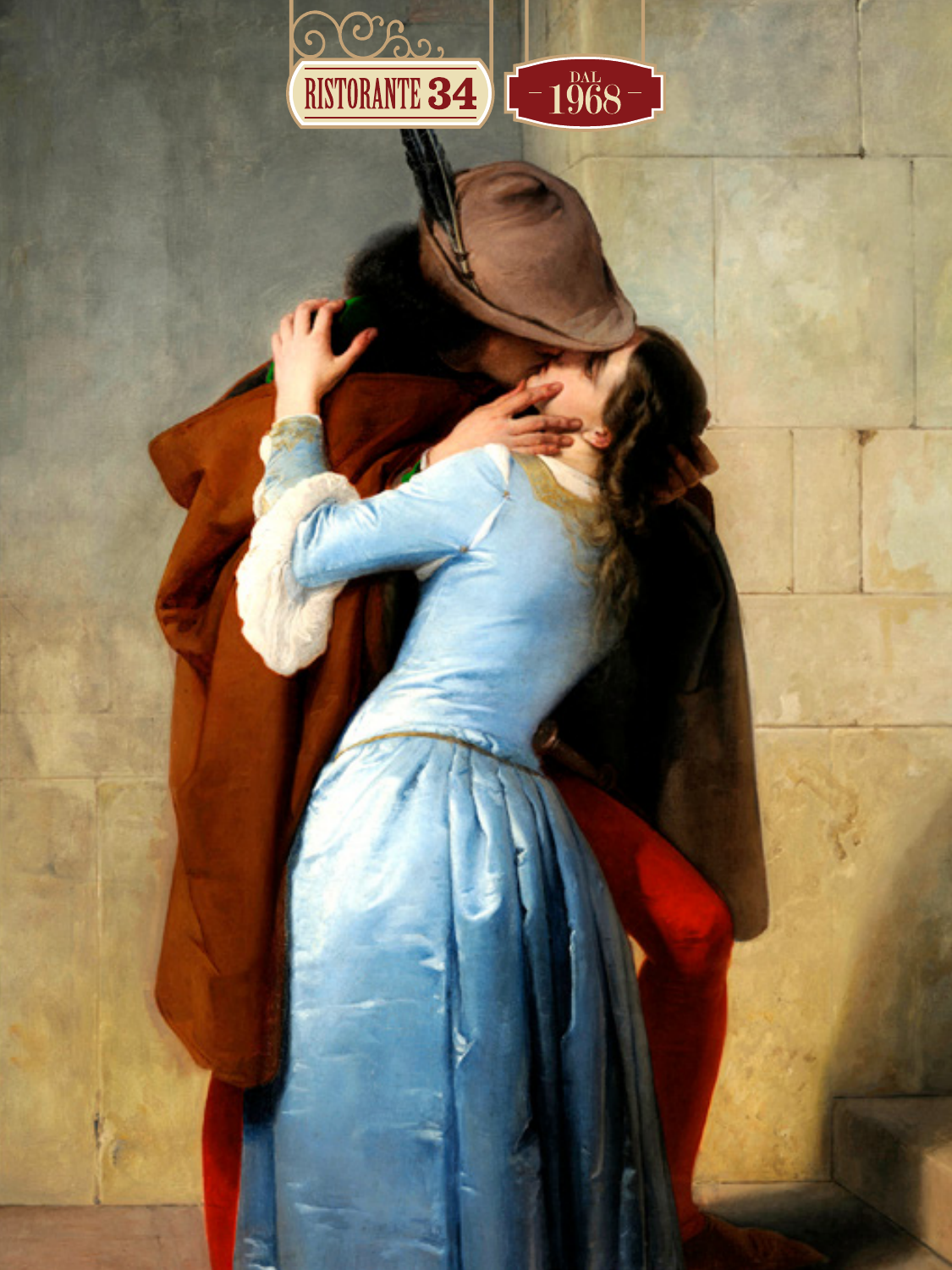## SET MENU

#### Menù "Oscar" -  $\in 45$

| Appetizer      | Fried squash blossom                                                                     |
|----------------|------------------------------------------------------------------------------------------|
| First course   | Conchiglie with sweet red peppers and gorgonzola cheese                                  |
| Main course    | Meatballs Roman style with fresh tomato and sweet peppers sauce,<br>with mashed potatoes |
| <b>Dessert</b> | Tiramisù                                                                                 |
| <b>Drinks</b>  | Wine glass, water and coffee                                                             |

## Menù "Roma" -  $\in 50$

| Appetizer      | Fried squash blossom and grilled artichoke   |
|----------------|----------------------------------------------|
| First course   | Rigatoni with oxtail vaccinara sauce         |
| Main course    | Saltimbocca Roman style with mashed potatoes |
| <b>Dessert</b> | Ricotta cheese cake with chocolate           |
| <b>Drinks</b>  | Wine glass, water and coffee                 |

## Menù "Syrenuse" -  $\in 55$

| Appetizer           | Sliced octopus with shrimps and pistachios               |
|---------------------|----------------------------------------------------------|
| <b>First course</b> | Paccheri with yellow tomato, fresh tuna and black olives |
| Main course         | Baked fillet of bream with crispy potatoes and lardon    |
| <b>Dessert</b>      | Tiramisù                                                 |
| <b>Drinks</b>       | Wine glass, water and coffee                             |
|                     |                                                          |

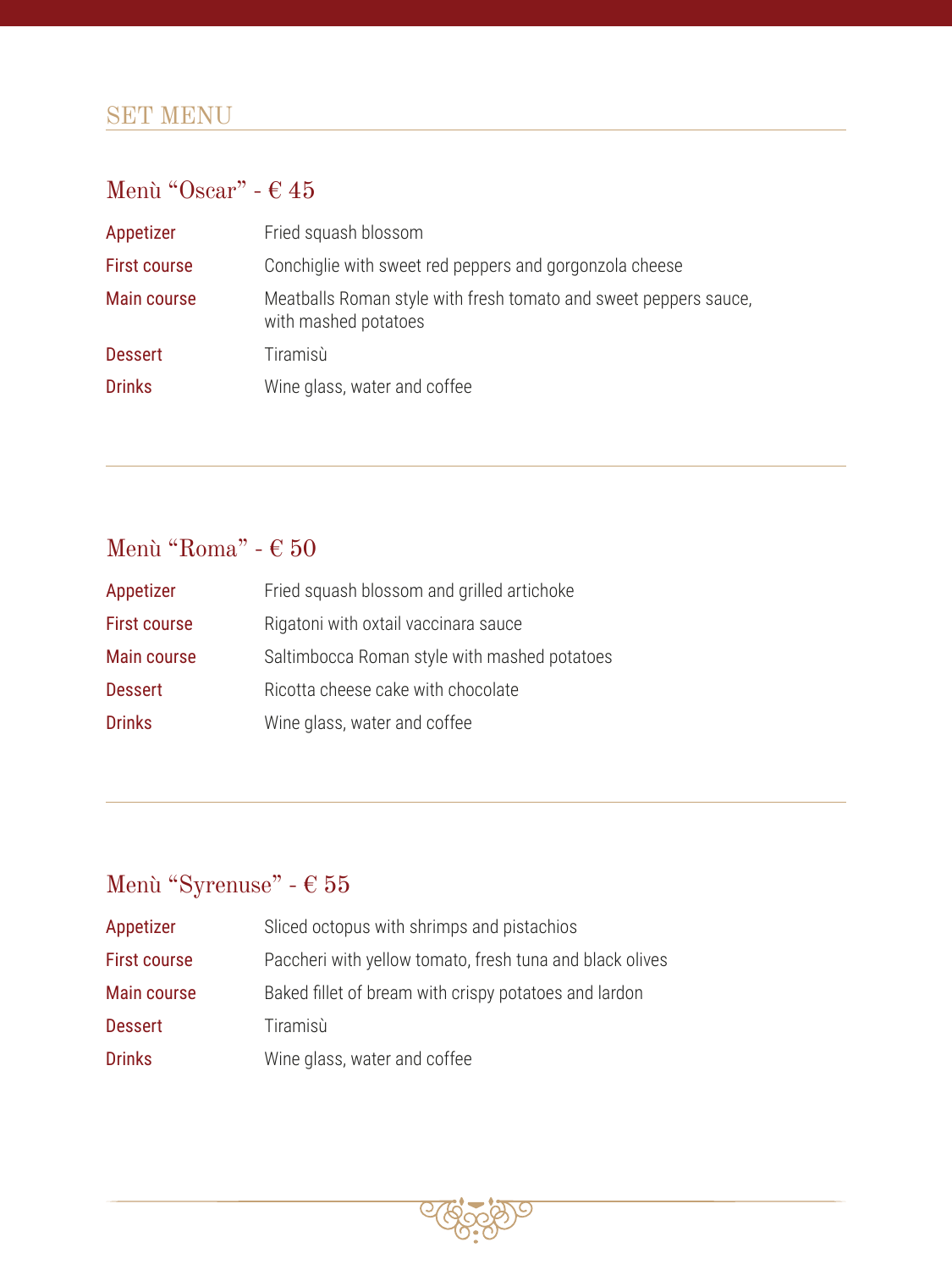#### $APPETIZERS$   $\in$

| Fried squash blossom (stuffed with mozzarella and anchovies) or fried Treviso lettuce 3                            |
|--------------------------------------------------------------------------------------------------------------------|
|                                                                                                                    |
|                                                                                                                    |
|                                                                                                                    |
|                                                                                                                    |
|                                                                                                                    |
|                                                                                                                    |
|                                                                                                                    |
| King size Soft cheese "Burrata" (500 gr)<br>served with anchovies and dry tomatoes pesto with capers and olives 25 |
|                                                                                                                    |
| Roman style focaccia "Pinsa" with truffle mortadella, stracciatella soft cheese and pistachios  13                 |
|                                                                                                                    |
|                                                                                                                    |
|                                                                                                                    |
|                                                                                                                    |
|                                                                                                                    |
|                                                                                                                    |

#### **Bread/cover charge € 1,50**

**This restaurant uses fresh products. Some ingredients, if not available, could be frozen.**

**For information on the use of substances and ingredients that can cause allergies or intolerances, it is possible to consult the book of ingredients which will be provided on request by the staff on duty.**

Our staff will work respecting all the guidelines issued, with strict application of the health protocol in sanitized environments.

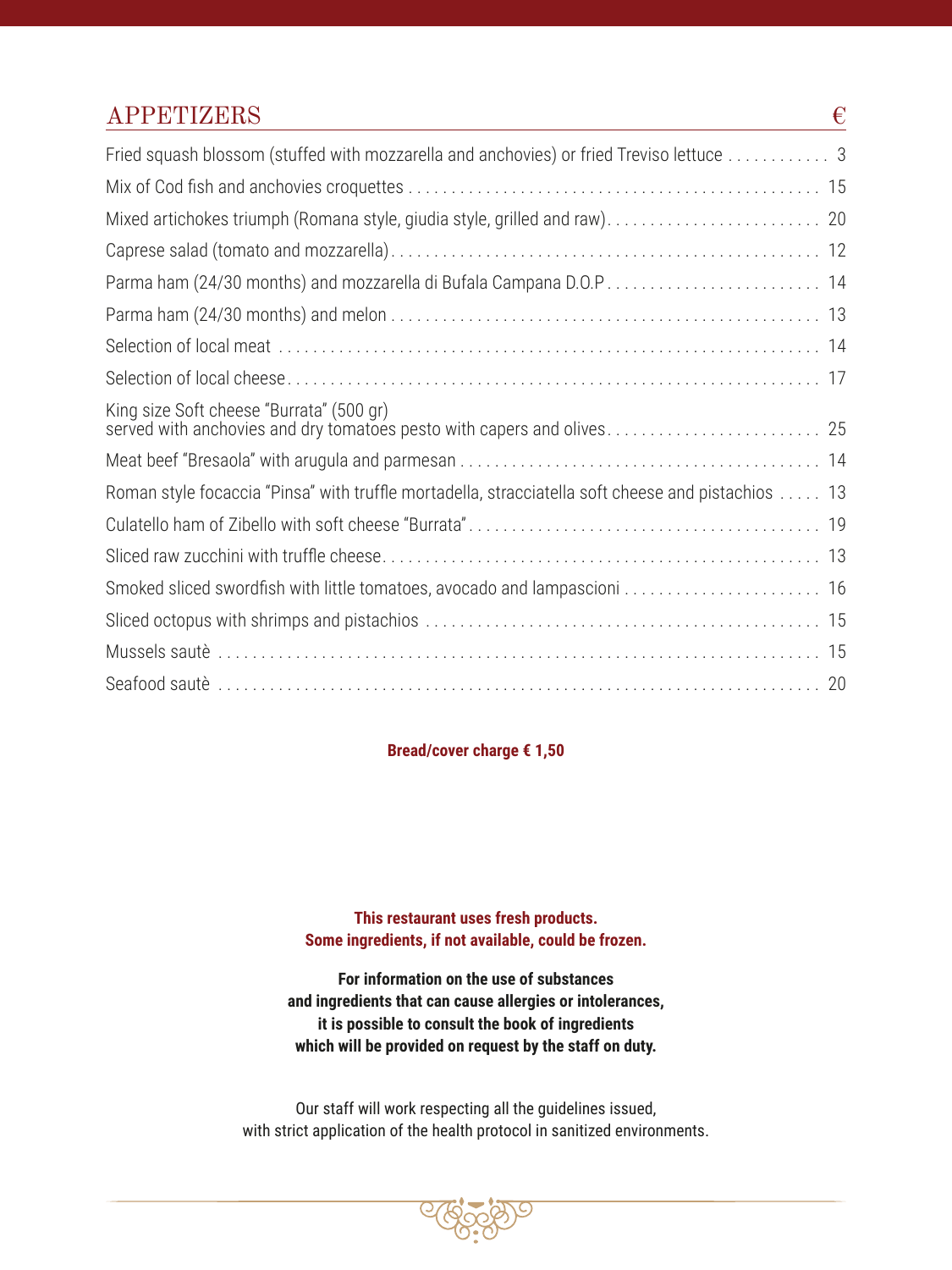## FIRST COURSES  $\epsilon$

| Pumpkin gnocchi in a creamy "Castelmagno" cheese sauce with pistachios  14                             |  |
|--------------------------------------------------------------------------------------------------------|--|
|                                                                                                        |  |
| Strascinati with truffle and bacon (all contained all contained all contained and the strategies of 14 |  |
|                                                                                                        |  |
|                                                                                                        |  |
|                                                                                                        |  |
|                                                                                                        |  |
|                                                                                                        |  |
|                                                                                                        |  |
| Ravioli "Canestrini 34" with herbs, pinenuts and white cream sauce  15                                 |  |
|                                                                                                        |  |
|                                                                                                        |  |
|                                                                                                        |  |
|                                                                                                        |  |
|                                                                                                        |  |
|                                                                                                        |  |

## FIRST COURSES WITH FISH

| Paccheri with yellow sweet tomatoes, fresh tuna and black olives  16 |  |
|----------------------------------------------------------------------|--|
|                                                                      |  |
|                                                                      |  |
|                                                                      |  |
|                                                                      |  |
|                                                                      |  |
|                                                                      |  |
|                                                                      |  |
|                                                                      |  |
|                                                                      |  |
|                                                                      |  |

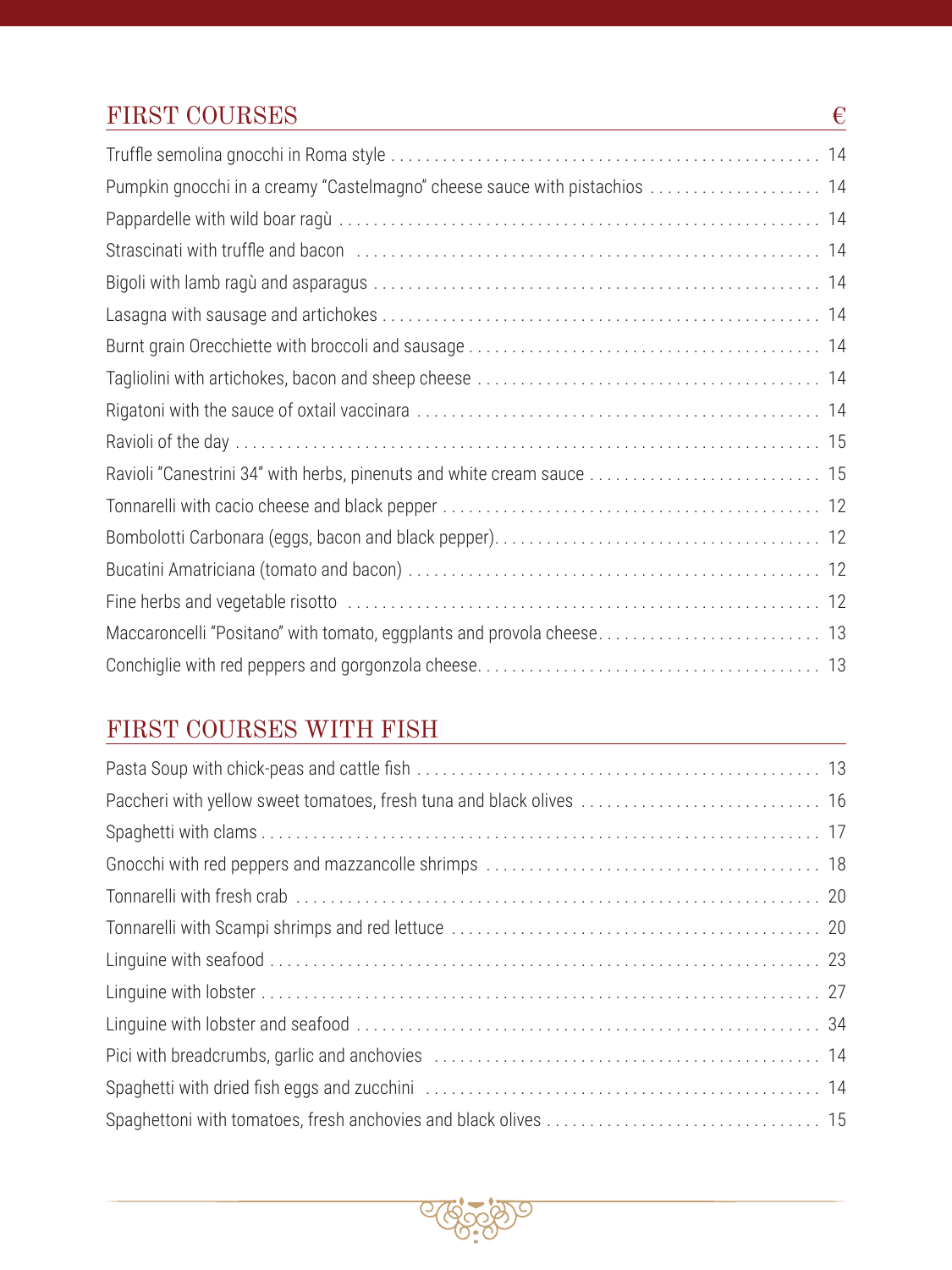## MAIN COURSES WITH MEAT

| Chianina beef hamburger with spicy broccoletti, burrata soft cheese and black olives, |  |
|---------------------------------------------------------------------------------------|--|
|                                                                                       |  |
|                                                                                       |  |
|                                                                                       |  |
|                                                                                       |  |
|                                                                                       |  |
|                                                                                       |  |
|                                                                                       |  |
|                                                                                       |  |
|                                                                                       |  |
|                                                                                       |  |
|                                                                                       |  |
|                                                                                       |  |
|                                                                                       |  |
|                                                                                       |  |
|                                                                                       |  |
|                                                                                       |  |

 $\overline{\epsilon}$ 

## **SALADS**

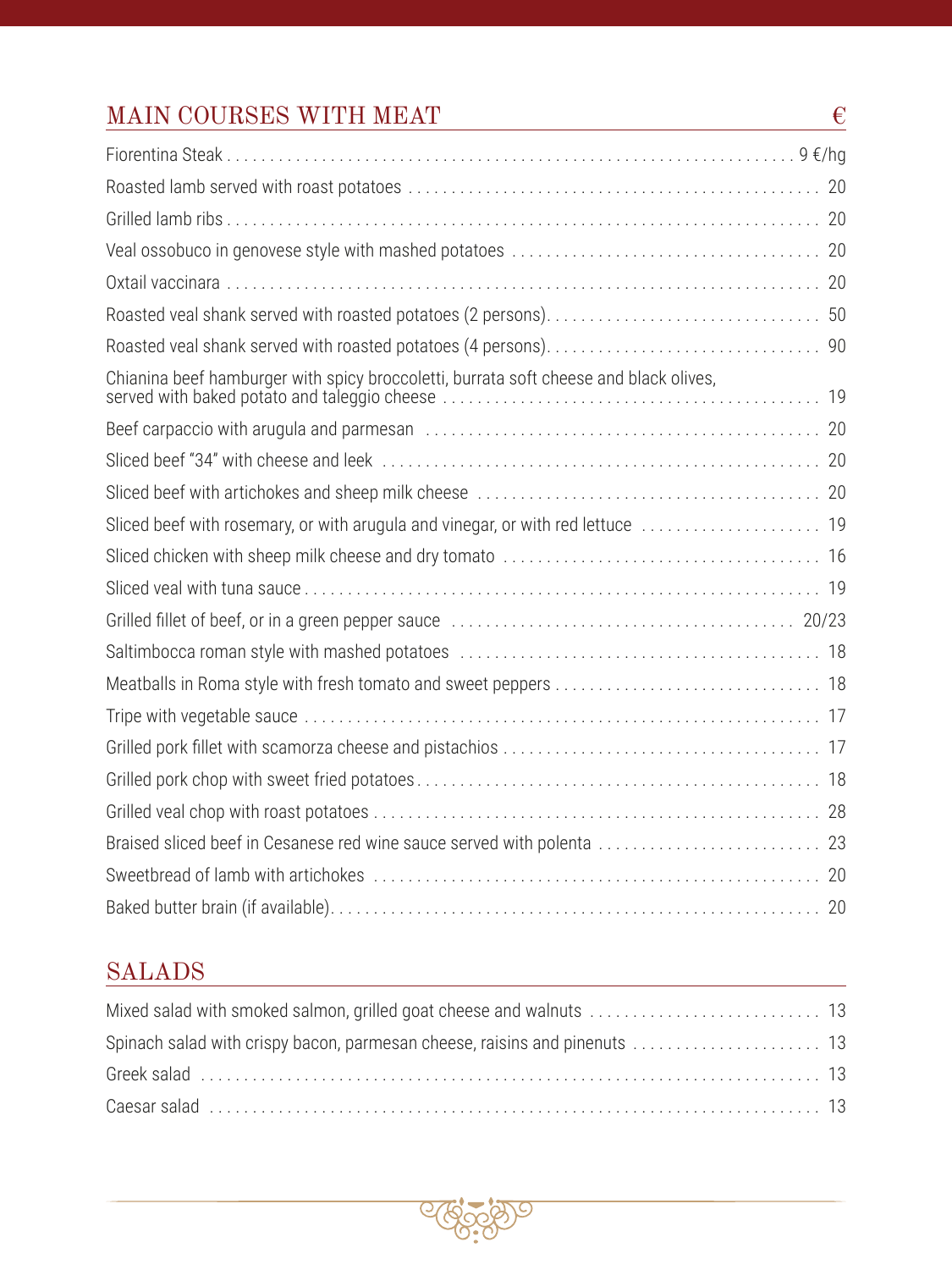## MAIN COURSES WITH FISH  $\epsilon$

| Cod fish and purple potato pie with semi-dried tomatoes and pesto sauce salad  18                                                                                                                                              |  |
|--------------------------------------------------------------------------------------------------------------------------------------------------------------------------------------------------------------------------------|--|
|                                                                                                                                                                                                                                |  |
|                                                                                                                                                                                                                                |  |
|                                                                                                                                                                                                                                |  |
|                                                                                                                                                                                                                                |  |
|                                                                                                                                                                                                                                |  |
|                                                                                                                                                                                                                                |  |
| Red shrimp tartare with avocado, soft cheese burrata and pistachios  25                                                                                                                                                        |  |
|                                                                                                                                                                                                                                |  |
| Sesame and peeps crusted sliced tuna steak on radicchio and anchovies salad 20                                                                                                                                                 |  |
|                                                                                                                                                                                                                                |  |
|                                                                                                                                                                                                                                |  |
|                                                                                                                                                                                                                                |  |
|                                                                                                                                                                                                                                |  |
|                                                                                                                                                                                                                                |  |
| Sea-bass, or Sea bream fish in the oven with potatoes, artichokes and fish eggs 35                                                                                                                                             |  |
| Grilled lobster (and the contract of the contract of the contract of the contract of the contract of the contract of the contract of the contract of the contract of the contract of the contract of the contract of the contr |  |
|                                                                                                                                                                                                                                |  |
|                                                                                                                                                                                                                                |  |

## SIDE DISHES

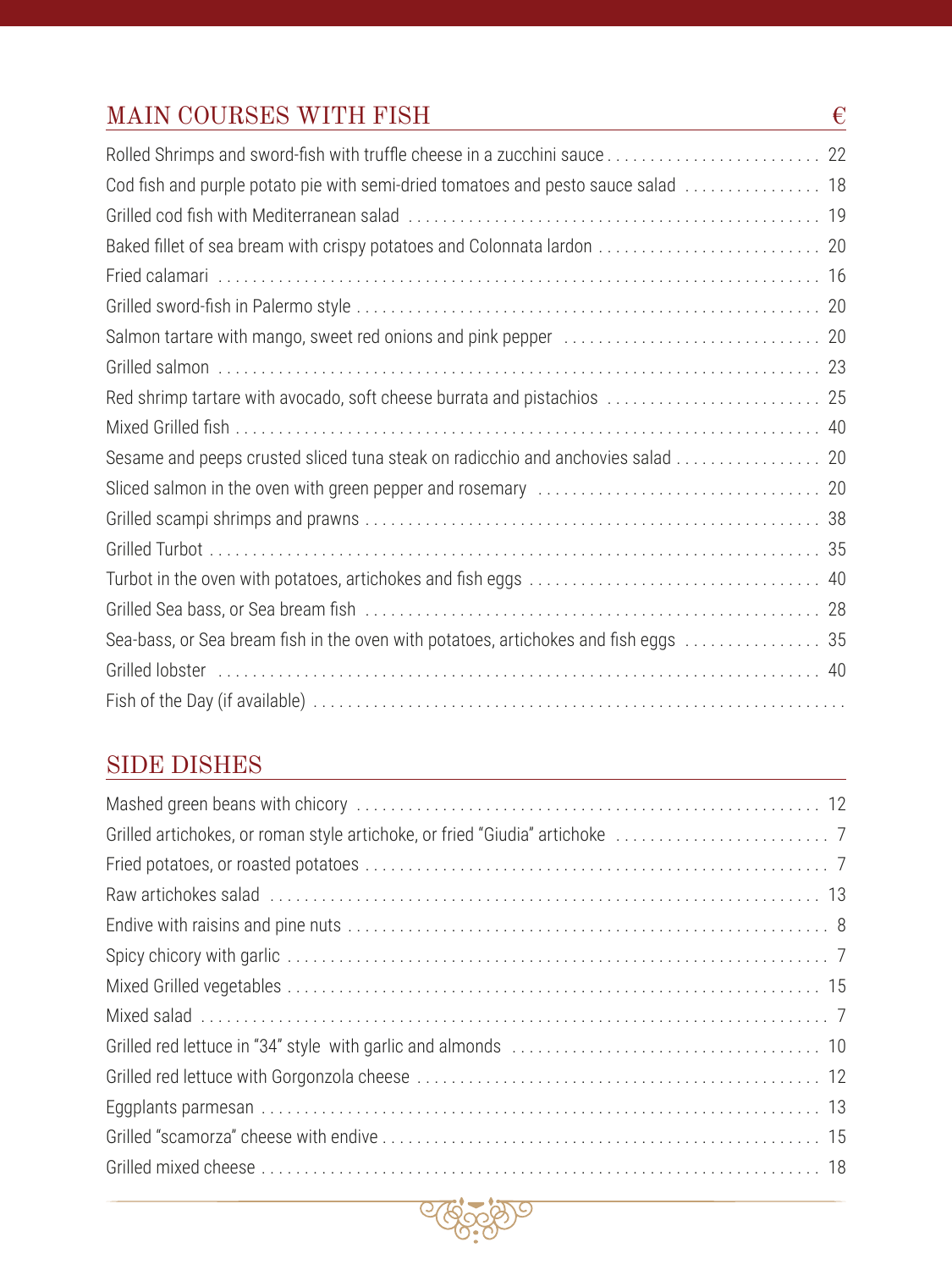## **DESSERTS**

| Chocolate soufflé in the contract of the contract of the contract of the contract of the contract of the control of the contract of the contract of the contract of the contract of the contract of the contract of the contra |
|--------------------------------------------------------------------------------------------------------------------------------------------------------------------------------------------------------------------------------|
|                                                                                                                                                                                                                                |
|                                                                                                                                                                                                                                |
|                                                                                                                                                                                                                                |
|                                                                                                                                                                                                                                |
|                                                                                                                                                                                                                                |
|                                                                                                                                                                                                                                |
|                                                                                                                                                                                                                                |
|                                                                                                                                                                                                                                |
|                                                                                                                                                                                                                                |
|                                                                                                                                                                                                                                |
|                                                                                                                                                                                                                                |
|                                                                                                                                                                                                                                |
|                                                                                                                                                                                                                                |

 $\overline{\epsilon}$ 

 $\frac{1}{50c}$ 

 $\overline{\mathbf{r}}$ 

#### **SOFT DRINKS**

| Italian beer unfiltered Ichnusa 33cl (and all contained and all contained and all contained and all contained t |
|-----------------------------------------------------------------------------------------------------------------|
|                                                                                                                 |
|                                                                                                                 |
|                                                                                                                 |
|                                                                                                                 |
|                                                                                                                 |

## DESSERT WINE

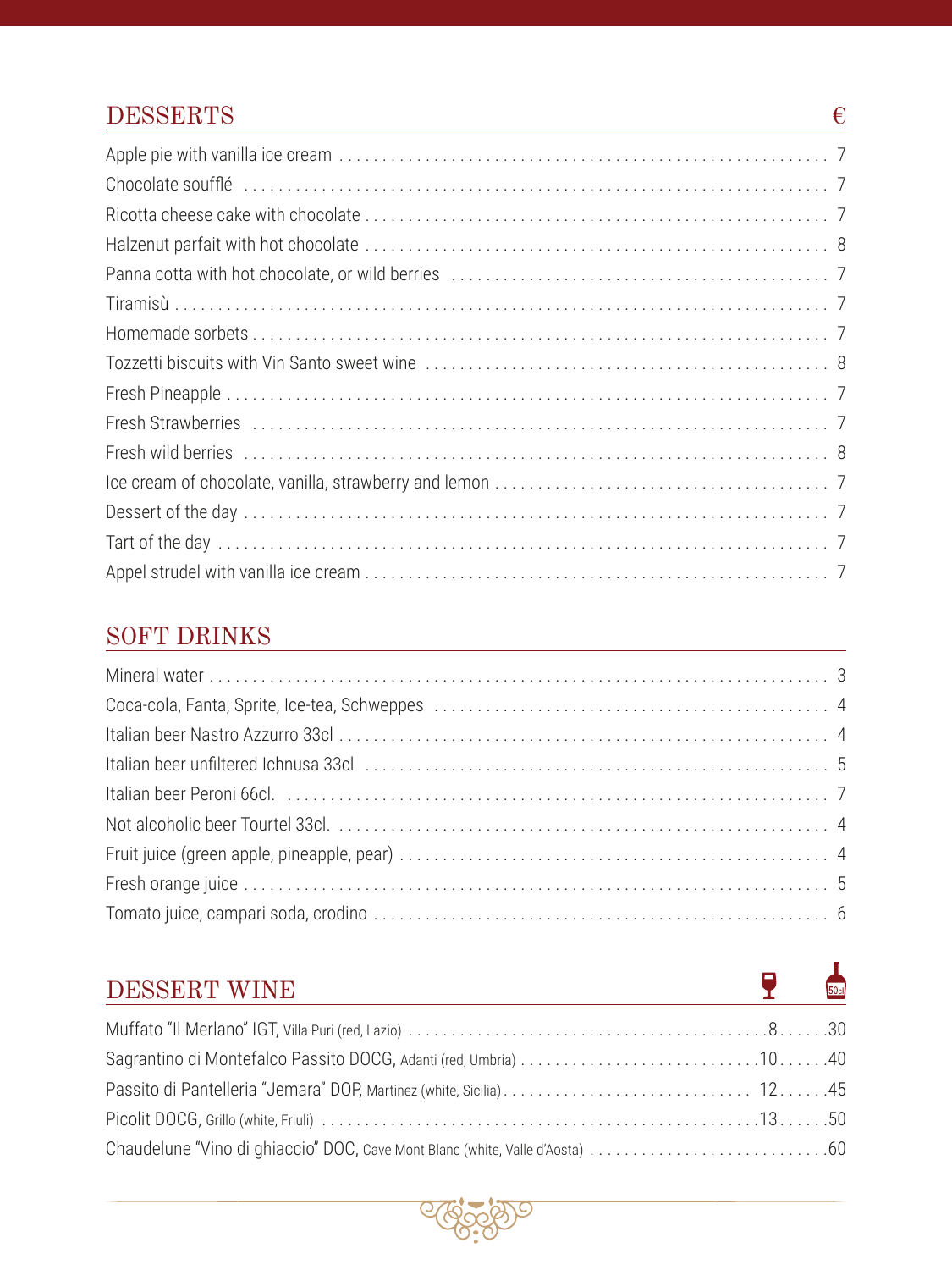## RED HOUSE WINE  $\qquad \qquad \epsilon$

## GLASS OF WINE

 $\overline{\mathbf{Y}}$ 

## RED WINE

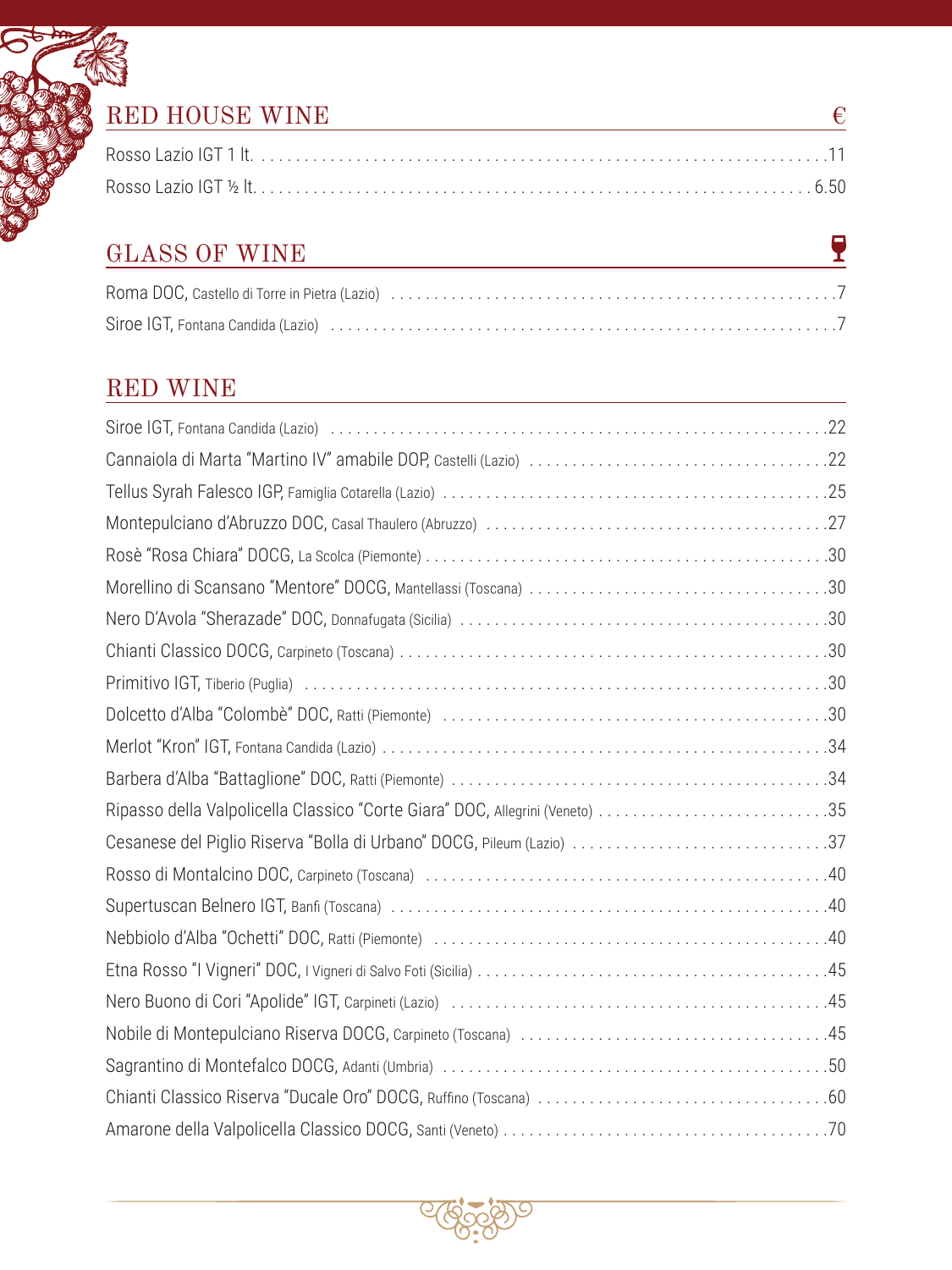| Supertuscan Tignanello "Tenuta Tignanello" IGT, Marchesi Antinori (Toscana) 160                      |  |
|------------------------------------------------------------------------------------------------------|--|
| Brunello di Montalcino Riserva "Tenuta Greppo" DOCG, Biondi-Santi (Toscana) 190                      |  |
| Supertuscan Ornellaia "Tenuta dell'Ornellaia" Bolgheri DOC, Marchesi Frescobaldi (Toscana) 290       |  |
| Supertuscan Sassicaia "Tenuta San Guido" Bolgheri DOC, Marchesi Incisa della Rocchetta (Toscana) 340 |  |
|                                                                                                      |  |

## SPARKLING WINE

| Pinot nero Rosè "Pas Dosè" Metodo Classico, Torre Fornello (Emilia) 35 |  |
|------------------------------------------------------------------------|--|

## HALF BOTTLE

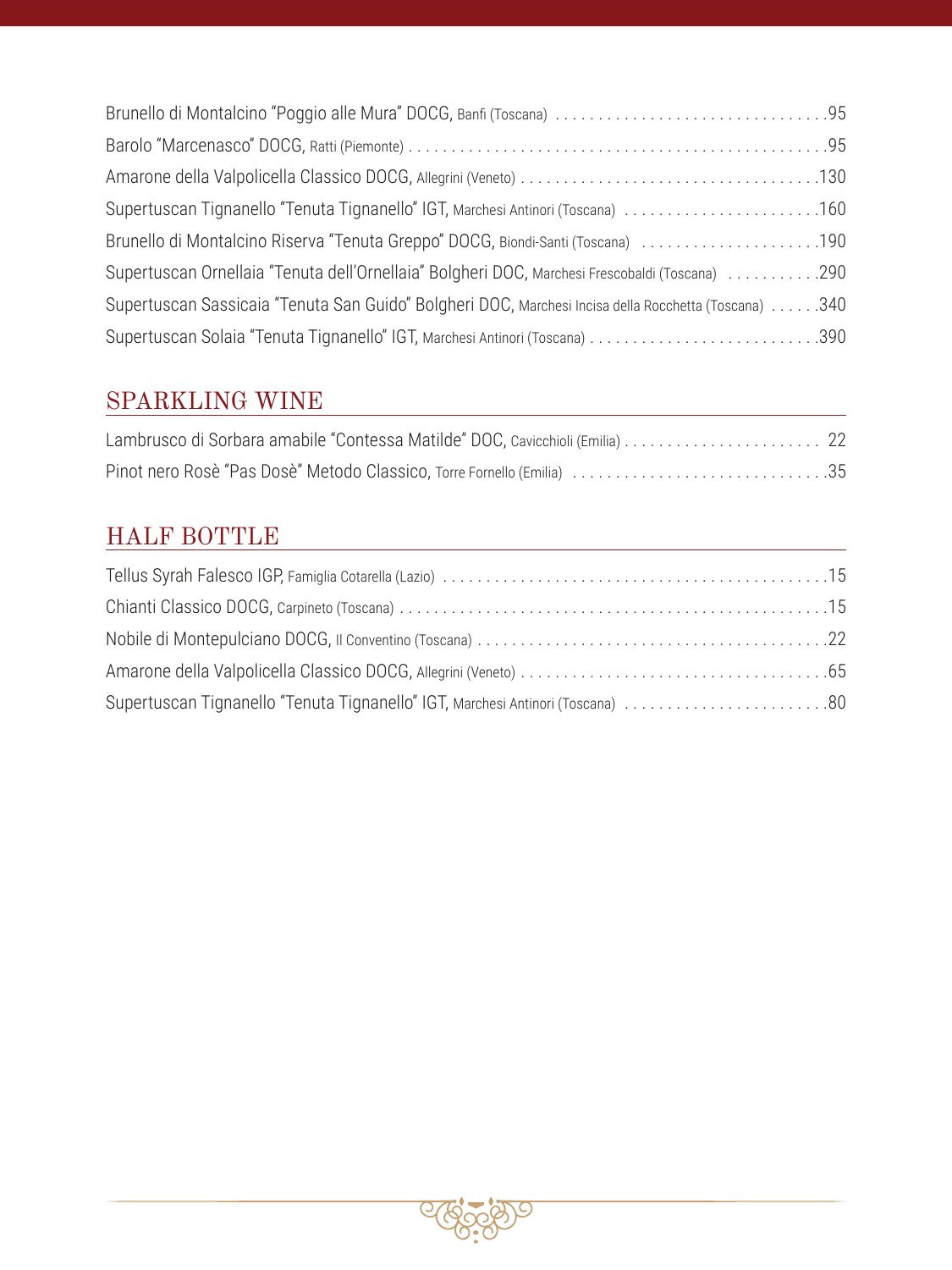## WHITE HOUSE WINE  $\qquad \qquad \in$

## GLASS OF WINE

 $\overline{\mathbf{r}}$ 

#### WHITE WINE

| Vallée d'Aoste DOC, Blanc de Morgex et de La Salle, Cave Mont Blanc (Valle d'Aosta) 30                         |  |
|----------------------------------------------------------------------------------------------------------------|--|
|                                                                                                                |  |
|                                                                                                                |  |
|                                                                                                                |  |
|                                                                                                                |  |
|                                                                                                                |  |
|                                                                                                                |  |
|                                                                                                                |  |
| Vitovska IGP, Skerk (Venezia Giulia) (1998) (1998) (1998) (1998) (1998) (1998) (1998) (1998) (1998) (1998) (19 |  |
| Vermentino di Gallura "Vigna'Ngena" DOCG, Capichera (Sardegna) 55                                              |  |
|                                                                                                                |  |
|                                                                                                                |  |
|                                                                                                                |  |
|                                                                                                                |  |

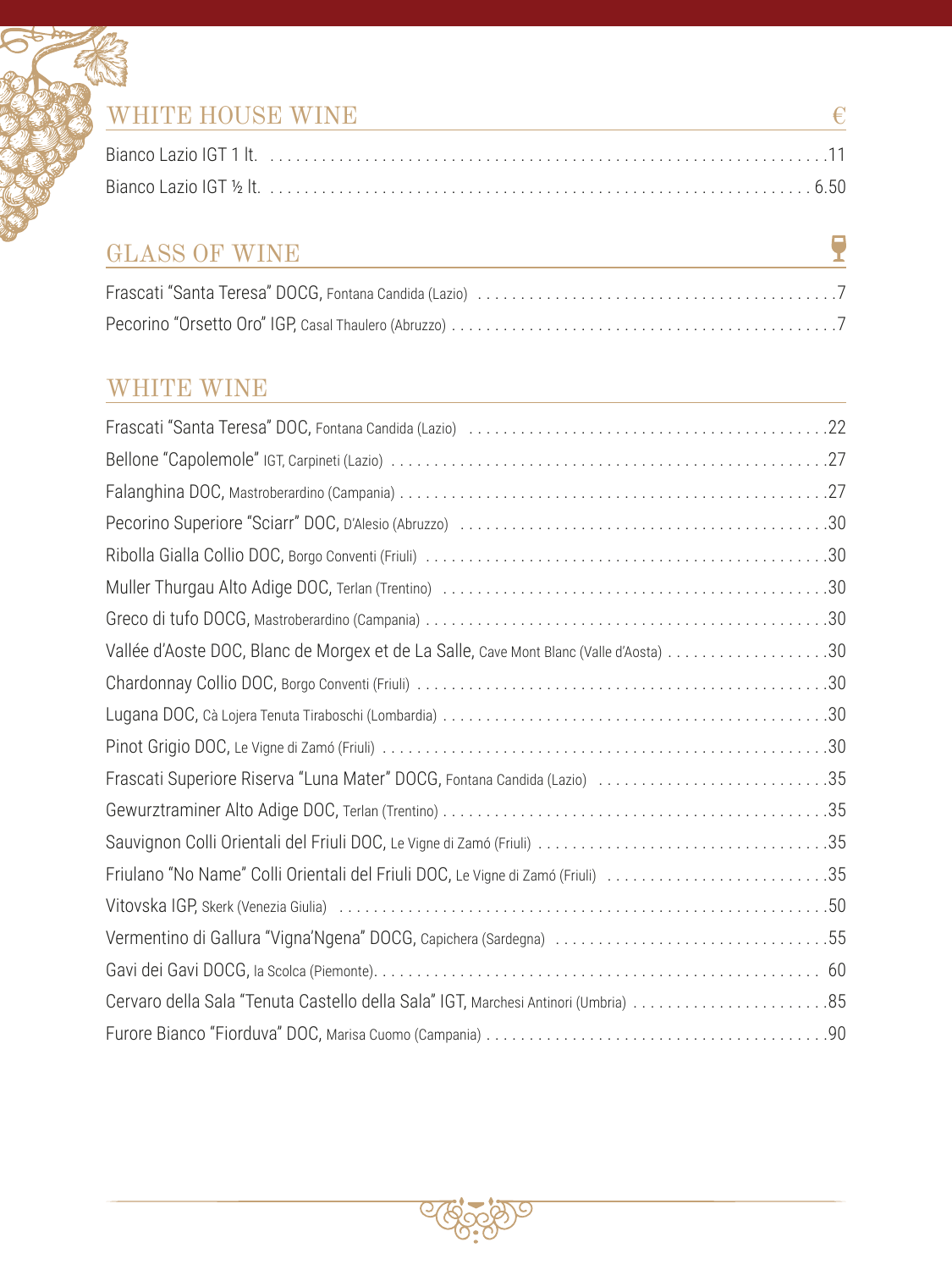## SPARKLING WINE & CHAMPAGNE  $\quad \quad \in$

| Prosecco Superiore di Conegliano-Valdobbiadene DOCG, Cima da Conegliano (Veneto)25 |
|------------------------------------------------------------------------------------|
|                                                                                    |
|                                                                                    |
|                                                                                    |
|                                                                                    |
|                                                                                    |
|                                                                                    |
|                                                                                    |
|                                                                                    |

## HALF BOTTLE

#### **For the Menu about Spirits and Cocktails, please ask to the staff.**